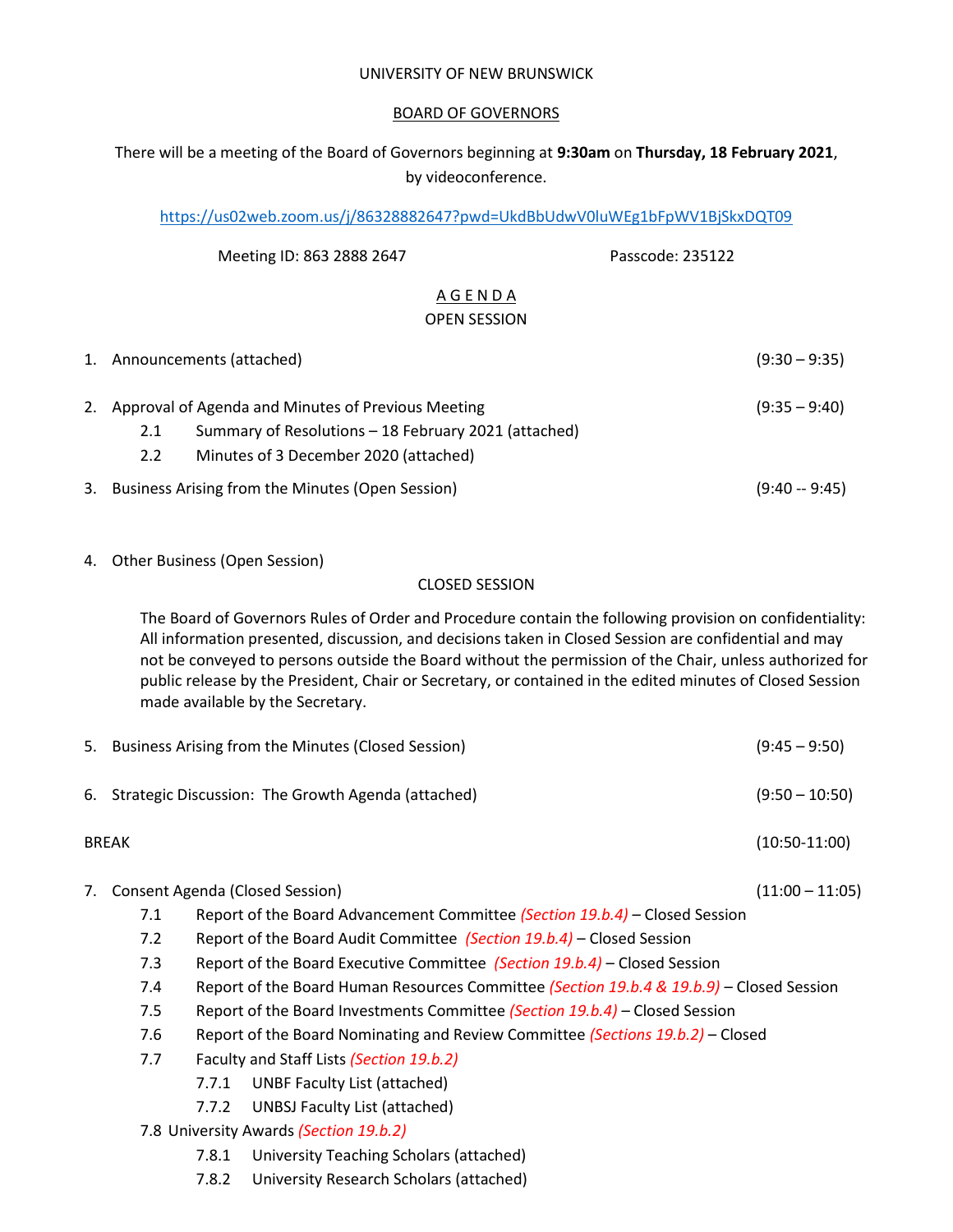## 7.8.3 Report of the University Honorary Degrees Committee (attached)

- 8. Proposed Amalgamation of UNB Student Union and (11:05-11:15) Adult Learners and Part-Time Students (attached)
- 9. Other Business (Closed Session)

## OPEN SESSION

- 10. Senates' Business (Please note a summary report of Senates' Business for the (11:15 11:25) January 20 and 26 Senate meetings is provided as part of the attachments to the agenda. In addition, the reports relating to items of Senates' Business are available to Board members on SharePoint. This is an extensive package.)
	- 10.1 20 and 26 January 2021
		- Joint Senates' Items for Information
		- 10.1.1 President's Report
		- 10.1.2 Report of the Vice-President (Research)
		- 10.1.3 Strategic Discussion
		- Saint John Items for Information
		- 10.1.4 Strategic Discussion
		- Joint Senates' Items for Approval
		- 10.1.5 Report of the Academic Sub-Committee of the UNB Bi-Campus COVID-19 Response Steering Committee
		- 10.1.6 Report of the Undergraduate Scholarships Committee
		- 10.1.7 Report of the School of Graduate Studies

Fredericton Senate Items for Approval

- 10.1.8 Report of the Senate Admissions Committee
- 10.1.9 Certificate and Diploma Candidates
- 10.1.10 Graduate List
- 10.1.11 UNBF Research Ethics Board Appointments

Saint John Senate Items for Approval

- 10.1.12 Report of the Saint John Senate Curriculum Committee
- 10.1.13 Report of the Senate Admissions Committee
- 10.1.14 Report of the Academic Planning & Resources Committee

| 11. Board Chair's Report          | $(11:25 - 11:35)$ |
|-----------------------------------|-------------------|
| 12. President's Report (attached) | $(11:35 - 11:50)$ |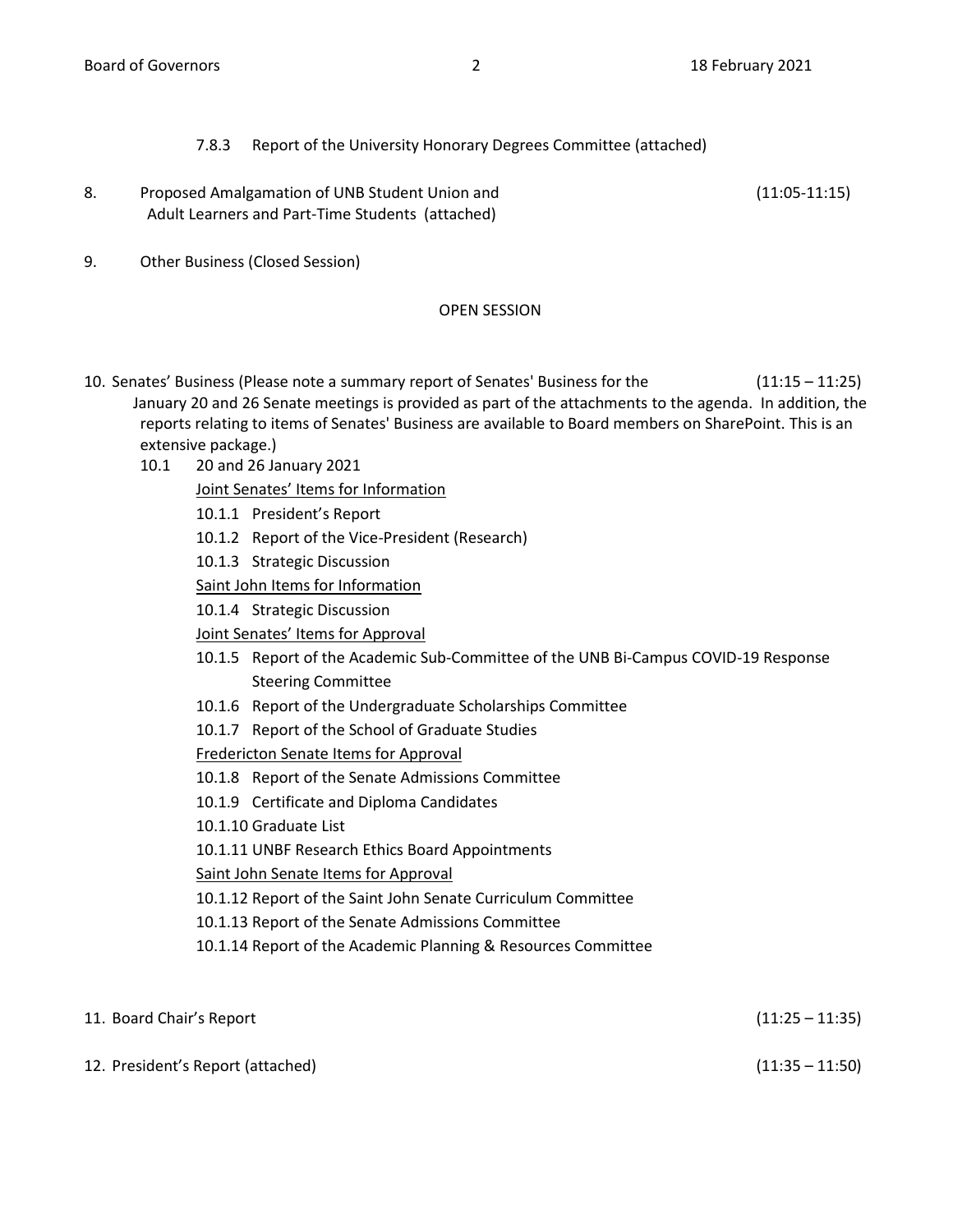| 13. Consent Agenda (Open Session)                                                          | $(11:50 - 11:55)$ |  |  |  |  |  |
|--------------------------------------------------------------------------------------------|-------------------|--|--|--|--|--|
| Report of the Board Advancement Committee – Open Session (see item 7.1)<br>13.1.           |                   |  |  |  |  |  |
| Report of the Board Executive Committee – Open Session (see item 7.2)<br>13.2.             |                   |  |  |  |  |  |
| Report of the Board Investments Committee - Open Session (see item 7.4)<br>13.3.           |                   |  |  |  |  |  |
| Report of the Board Nominating and Review Committee – Open Session (see item 7.5)<br>13.4. |                   |  |  |  |  |  |
| 14. Other Business (Open Session)                                                          |                   |  |  |  |  |  |
| <b>CLOSED SESSION</b>                                                                      |                   |  |  |  |  |  |
| 15. Presentation: Sexual Assault Review Task Force                                         | $(12:00-12:30)$   |  |  |  |  |  |
| Chair - Cathy Holtman                                                                      |                   |  |  |  |  |  |
| 16. In Camera Session                                                                      | $(12:30-12:40)$   |  |  |  |  |  |
| 16.1.<br>In Camera Meeting with the President                                              |                   |  |  |  |  |  |
| 16.2.<br>In Camera Meeting of Voting Board Members                                         |                   |  |  |  |  |  |
| 17. Adjournment                                                                            |                   |  |  |  |  |  |

18. Additional Opportunity for in Camera Discussion (Not Minuted)

Sarah J. DeVarenne, Secretary